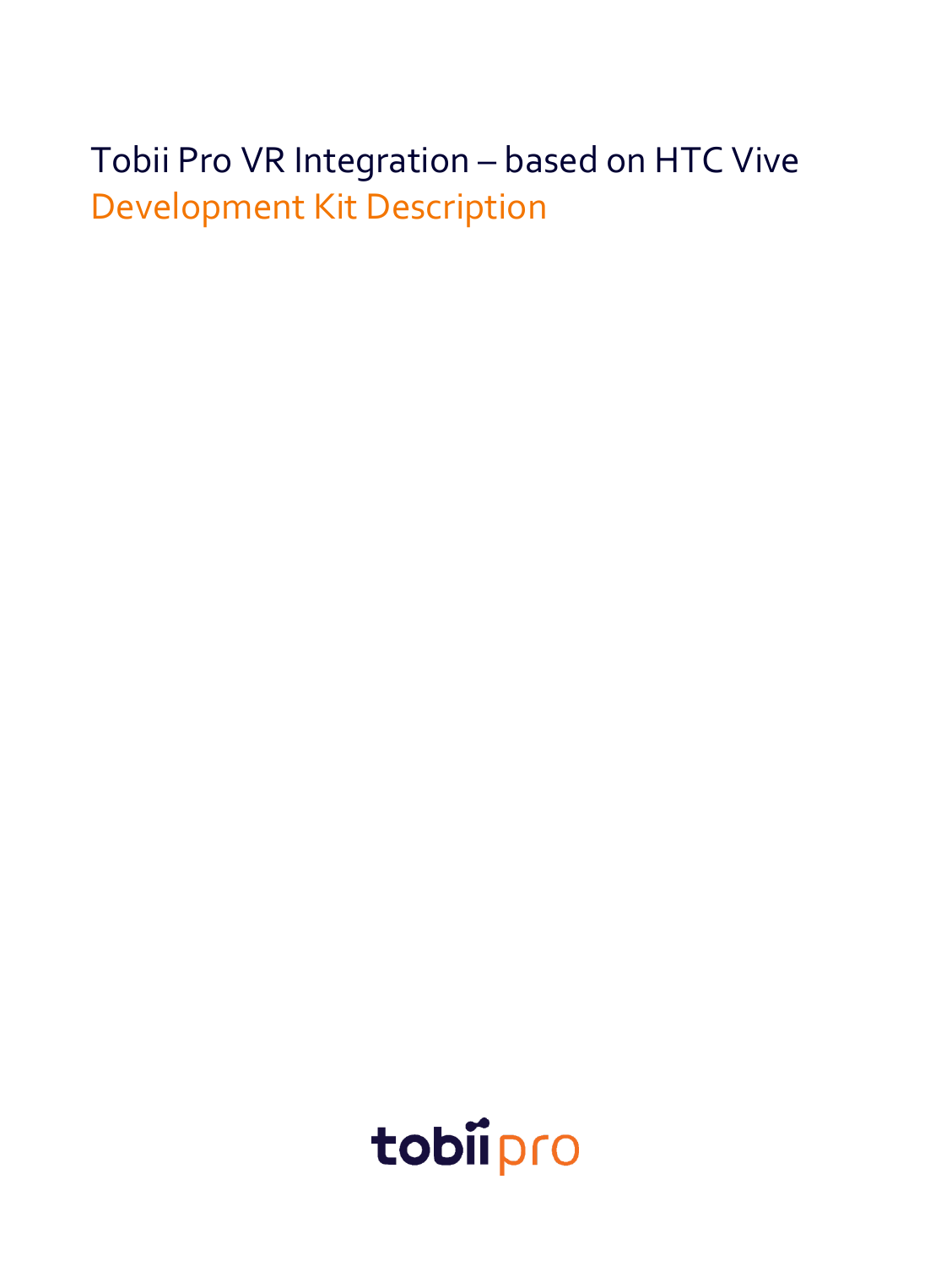# 1 Introduction

This document describes the features and functionality of the Tobii Pro VR Integration, a retrofitted version of the HTC Vive head mounted display (HMD) with a seamless and complete eye tracking integration from Tobii Pro. The hardware together with communication interfaces makes a development kit for eye tracking applications in virtual reality. This solution allows researchers to use eye tracking in a fully controllable virtual reality, enabling a wide range of research scenarios to be studied.

### 1.1 Overview

The Pro VR Integration based on HTC Vive is only intended for conducting eye tracking research, development, demonstration, and/or evaluation in virtual reality. The eye tracking technology integrated is designed to deliver robust and accurate eye tracking performance at 120 Hz without interfering with the user experience of the HTC Vive. It contains hardware components and finetuned algorithms designed to deliver consistent high performing eye tracking in various scenarios for a large majority of the world population. The solution uses advanced slippage compensation that handles movements of the headset to maintain the accuracy and calibration, allowing the user to move naturally during the experience without losing performance in eye tracking.

### 1.2 Development Kit Package

The Pro VR Integration is a development kit containing:

- HTC Vive standard peripherals package
- HTC Vive HMD retrofitted with Tobii Eye Tracking
- Tobii Pro SDK, with support for the popular VR engine Unity

The Tobii Pro SDK offers a broad set of tools that makes it possible to develop a variety of niche applications or scripts across multiple platforms, using a wide range of programming languages. This SDK gives the researcher access to the full set of relevant gaze data streams for each eye, such as gaze direction and pupil data.

For integration into VR projects we provide a Unity Package to help you get started. This allows researchers to enable eye tracking in VR experiences for both interactive scenarios and analytical purposes.

### 1.3 Application Areas

The Pro VR Integration is our offer to combine the possibilities of eye tracking with virtual reality. The combination of eye tracking and virtual reality opens new possibilities for researchers and new research scenarios that were not possible to study before. The intended use is in research and development activities regarding human behavior that include eye movements. When using our Tobii Pro SDK or compatibility with the VR engine Unity, eye tracking data can be accessed for post processing as well as live for creating interactive scenarios. Tobii Pro VR Integration is compatible with the two analysis software's Tobii Pro VR Analytics for Unity based environments and Tobii Pro Lab VR 360 Edition for 360 videos and images, to learn more please visit www.tobiipro.com

Tobii Pro VR Integration is suitable for research applications in areas such as:

- Psychology research, especially in phobia and trauma treatment
- Neuroscience
- Market research
- Professional performance
- Way finding
- A/B testing
- Gaze contingency and interaction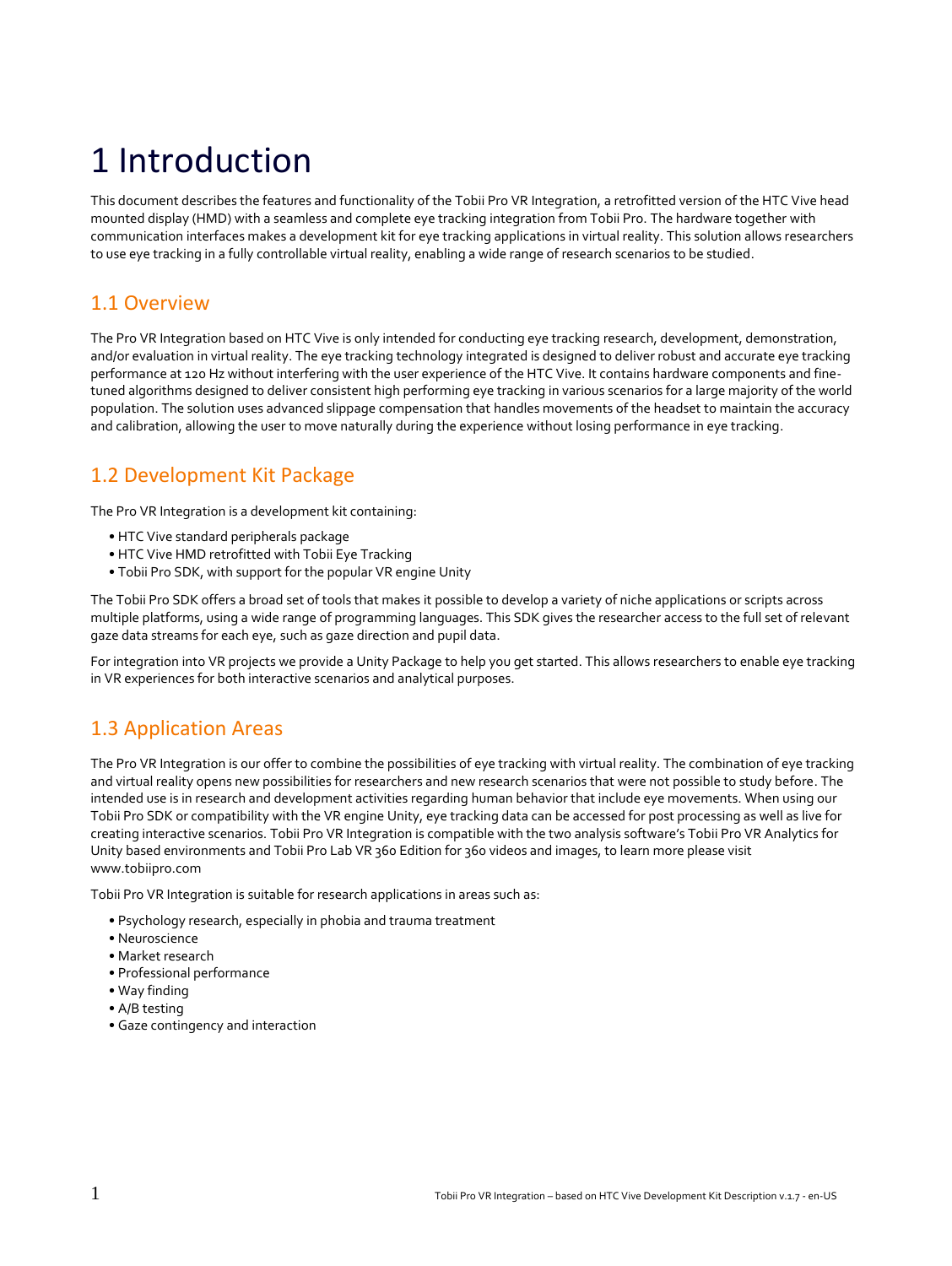### 1.4 Basic Operating Principles

Eye trackers from Tobii Pro use infrared illuminators to generate reflection patterns on the corneas of the subject's eyes. These reflection patterns, together with other visual data about the subject, are collected by image sensors. Sophisticated image processing algorithms identify relevant features, including the eyes and the corneal reflection patterns. Complex mathematics calculate the 3–D position of each eyeball and the gaze direction from the eye.

To be able to run virtual reality experiences, a PC must meet the PC requirements of the HTC Vive system. These requirements can be found in Appendix A, or, for the latest information, visit the HTC Vive web site.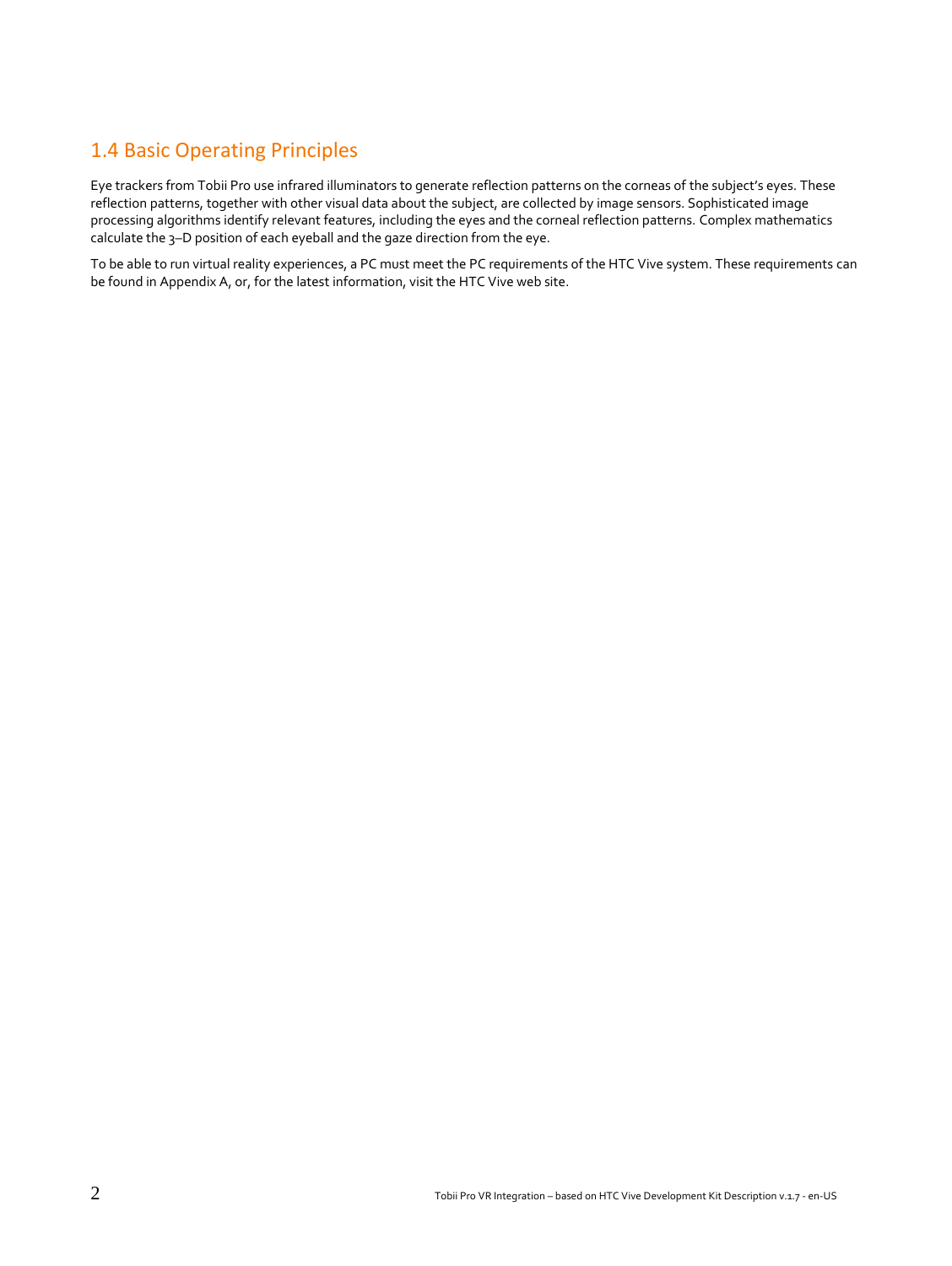# 2 Technical Specifications

### 2.1 Eye Tracking Specifications

The characteristics of the gaze data from an eye tracker can be described in terms of accuracy and precision. Accuracy describes the angular average distance from the actual gaze point to the one measured by the eye tracker. Gaze precision describes the spatial variation between successive samples collected when the subject fixates at a specific point on a stimulus.

| Gaze data output frequency (binocular) | $120$ Hz                                                                                                |
|----------------------------------------|---------------------------------------------------------------------------------------------------------|
| Estimated accuracy                     | $0.5^\circ$                                                                                             |
| Calibration procedure                  | 5 point (Flexible with Pro SDK)                                                                         |
| Trackable field of view                | 110° (Full HTC Vive field of view)                                                                      |
| Slippage compensation                  | Yes                                                                                                     |
| Latency                                | Approx. 10ms (time from mid exposure to data available on<br>client interface)                          |
| Pupil measurement                      | Yes, absolute pupil size                                                                                |
| Tracking technique                     | Binocular dark pupil tracking                                                                           |
| Data output (for each eye)             | Timestamp (device and system)<br>Gaze origin<br>Gaze direction<br>Pupil position<br>Absolute pupil size |
| Interface                              | Tobii Pro SDK (.Net/Matlab/Python/C)                                                                    |
| 3D engine compatibility                | Unity, WorldViz Vizard                                                                                  |

### 2.2 Integration Specifics

The Pro VR Integration is a HTC Vive with Tobii Eye Tracking retrofit hardware. Following below is the information about the eye tracking integration into the HTC Vive HMD. For the full HTC Vive specifications see Appendix A or visit the HTC Vive website.

| Hardware integration      | HTC Vive with Tobii Eye Tracking retrofit hardware, no<br>external devices or connectors needed (See note below). |
|---------------------------|-------------------------------------------------------------------------------------------------------------------|
| Number of IR illuminators | 10 per eye                                                                                                        |
| Eye tracking sensors      | 1 per eye                                                                                                         |
| Eye tracking processing   | Tobii EyeChip™ASIC                                                                                                |
| PC Requirement            | HTC Vive-ready PC, see appendix A for general<br>requirements                                                     |



The eye tracking integration removes the possibility to use the USB port on the HTC Vive headset.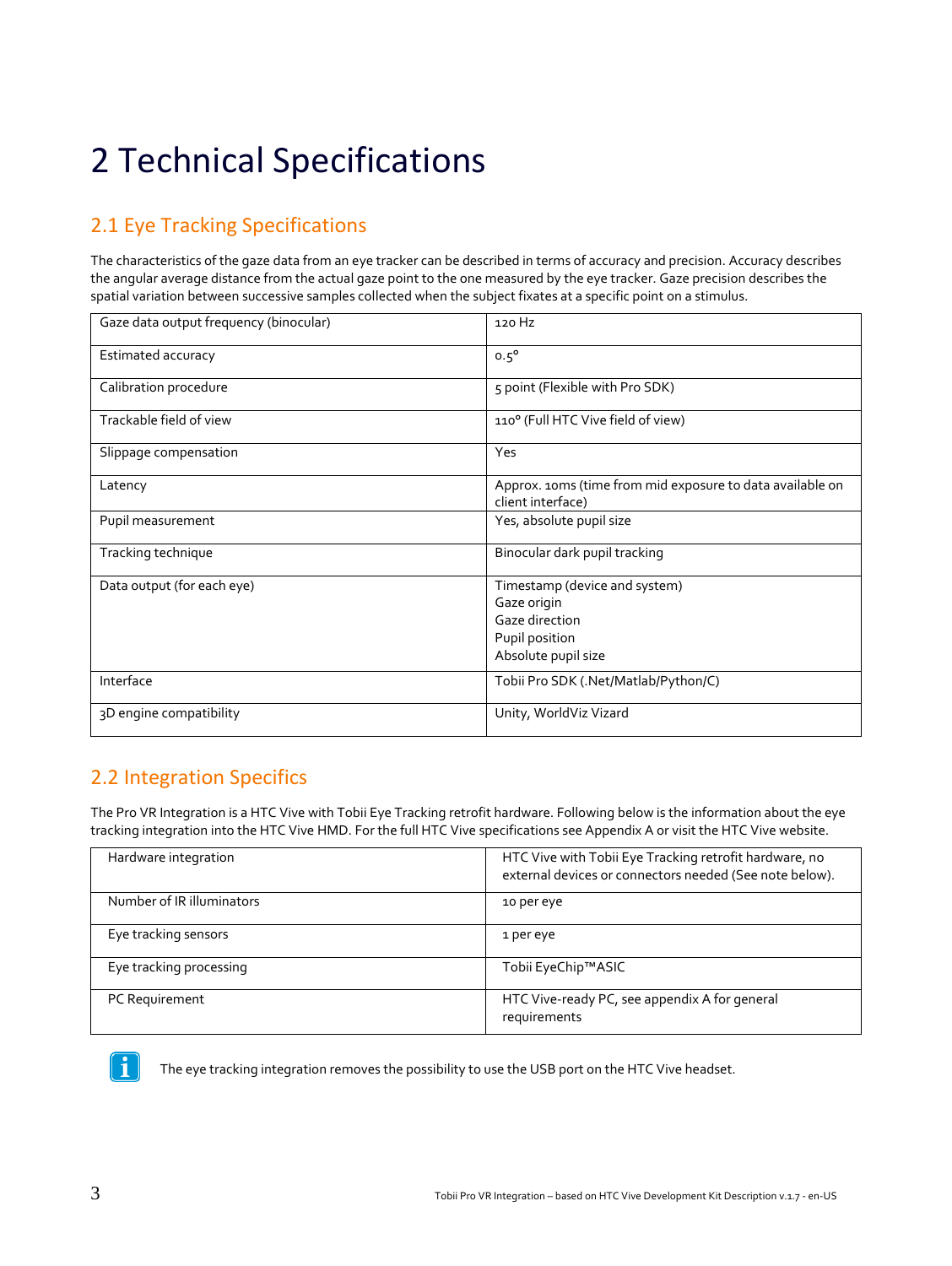## 3 Compliance & Warranty

Note that this Development Kit (the "Tobii Pro VR Integration") is not a certified product (although the underlying HTC Vive is a certified product). The retrofit process to enable Tobii Eye Tracking in the HTC Vive HMD void all certifications and limited warranty related to the HMD that comes with the purchase of the HTC Vive. Tobii provides a one (1) year warranty on the Development Kit from the date of shipment.

The eye tracking integration as such is designed, although not formally certified, to meet the following safety and EMC standards:

EMC Emissions

- EN55032:2015: Class B
- EN61000-6-3:2007+A1
- FCC 47 CFR Part 15: 2015: Class B
- ICES-003 Issue 6: Class B

#### Eye Safety

• IEC 62471:2006 (exempt group classification)

For information on certifications and standards of the HTC Vive itself, we refer you to the official product information provided by the manufacturer.

The power cables shipped with the Development Kit are recommended and certified for use only in their country or region of manufacture, which may be the US, the UK or the EU. Tobii does not take any responsibility or provide any guarantee on functionality for use of the power cables outside their region of manufacture. If an additional power adapter is needed for use outside the power cable's region of manufacture, it is the responsibility of customer to ensure such compatibility.